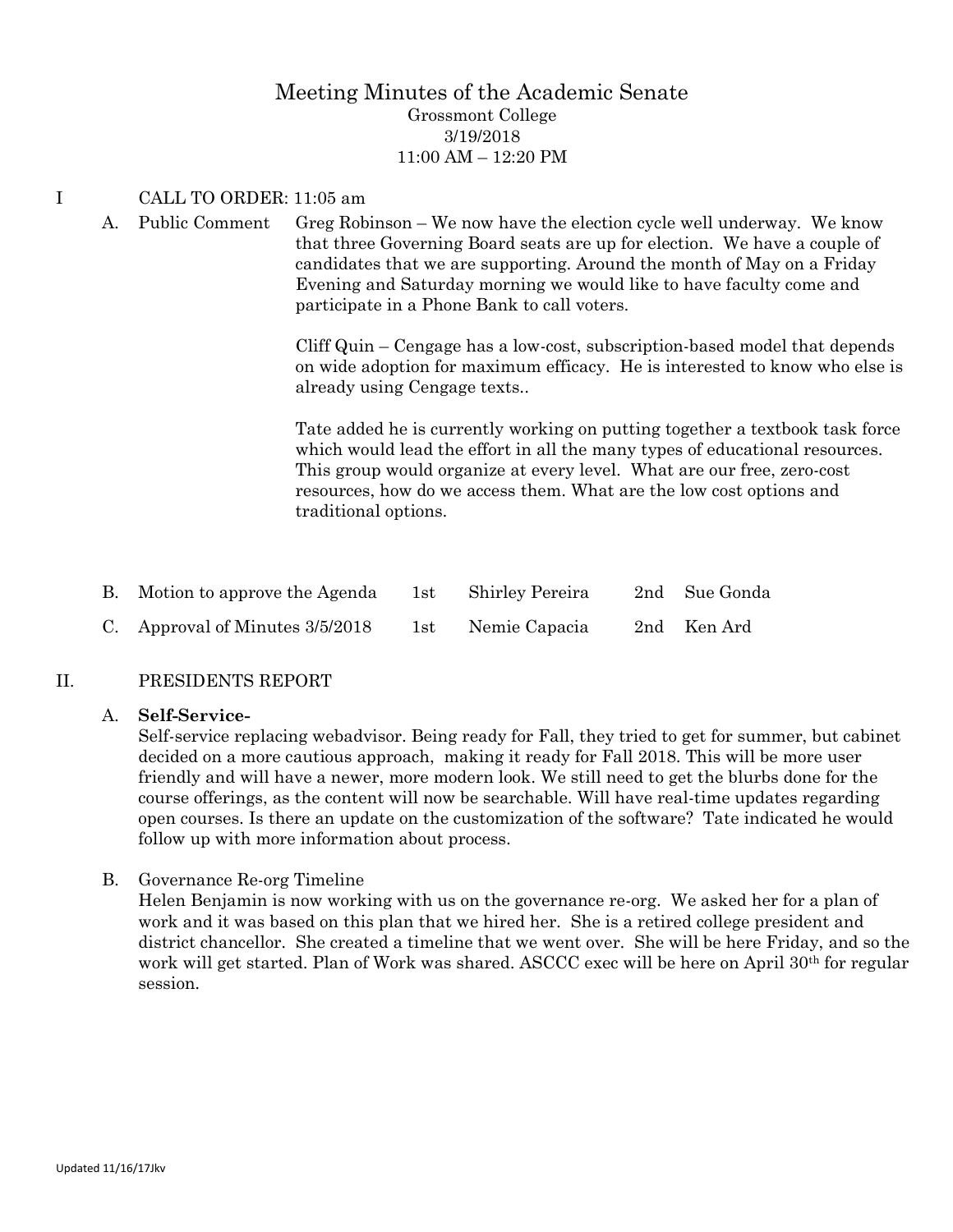#### C. SS&E Taskforce goal teams

Last semester we submitted our integrated plan (with 5 key goals) to the state. This allows us to combine our goals and better leverage the funds associated with the various categoricals. SS&E have now broken into groups based on goals. They are now making a list of people that would help with these goals. They will then check back in with the large group.

The initial members of the groups were presented. SS&E will be reporting back on progress and seeking input with other groups, including Academic Senate. If you would like to be a part of the workgroup, please contact someone on this list of groups. (See attachment)

### D. **Annual Planning Forum**

The planning forum was successful and useful. It was looking at Pathways. The group did a great job of keeping value for our students and their success at the center of the work. Also, Pathways is not a one-size-fits-all project, but rather a tool to help students find their own pathways. The results of the brainstorming work that happened at the forum will be shared out and discussed as part of the planning work in SS&E.

### **III. ACTION ITEMS**

## **A. Compressed Calendar**

Before the vote on whether to adopt there was some discussion on Cuyamaca's vote being before ours and why they voted as they did (they voted in opposition to adoption). We took the vote and the majority voted yes. It passed.

Yes: 41

No: 10

Per the agreement from the start of the process, this means that the district will not move forward on the compressed calendar. The decision to move forward required that both colleges support the decision.

### **VI. COMMITTEES**

### **A. Distance Education (Regular and Effective Contact) Janet Gelb**

DE is working on a document defining regular and effective contact with our DE Students. The group of people who are working on this has representatives from Grossmont, Cuyamaca and District. It is a district-wide document. In the document is information that is important for the success of our online students who, we know, require regular and effective contact. It works on setting guidelines for what students are required to do online during the semester. This is also a requirement for Accreditation.

(See attachment)

### **V. DISCUSSION ITEMS**

### A. **Mission Statement - Denise Schulmeyer**

First draft of the mission statement was presented. The statement has not been revised since 2009. In addition to the (attached) draft language for the Mission Statement, the vision statement was changed from "changing lives through education" to "transforming lives through education." Some feedback has been given to Denise to wordsmith a little. It will be presented again in the future, after it has been presented and discussed with constituent groups across campus.

See attachments

Meeting Adjourned 12:20pm

4/2/2018

Updated 11/16/17Jkv Next Meeting